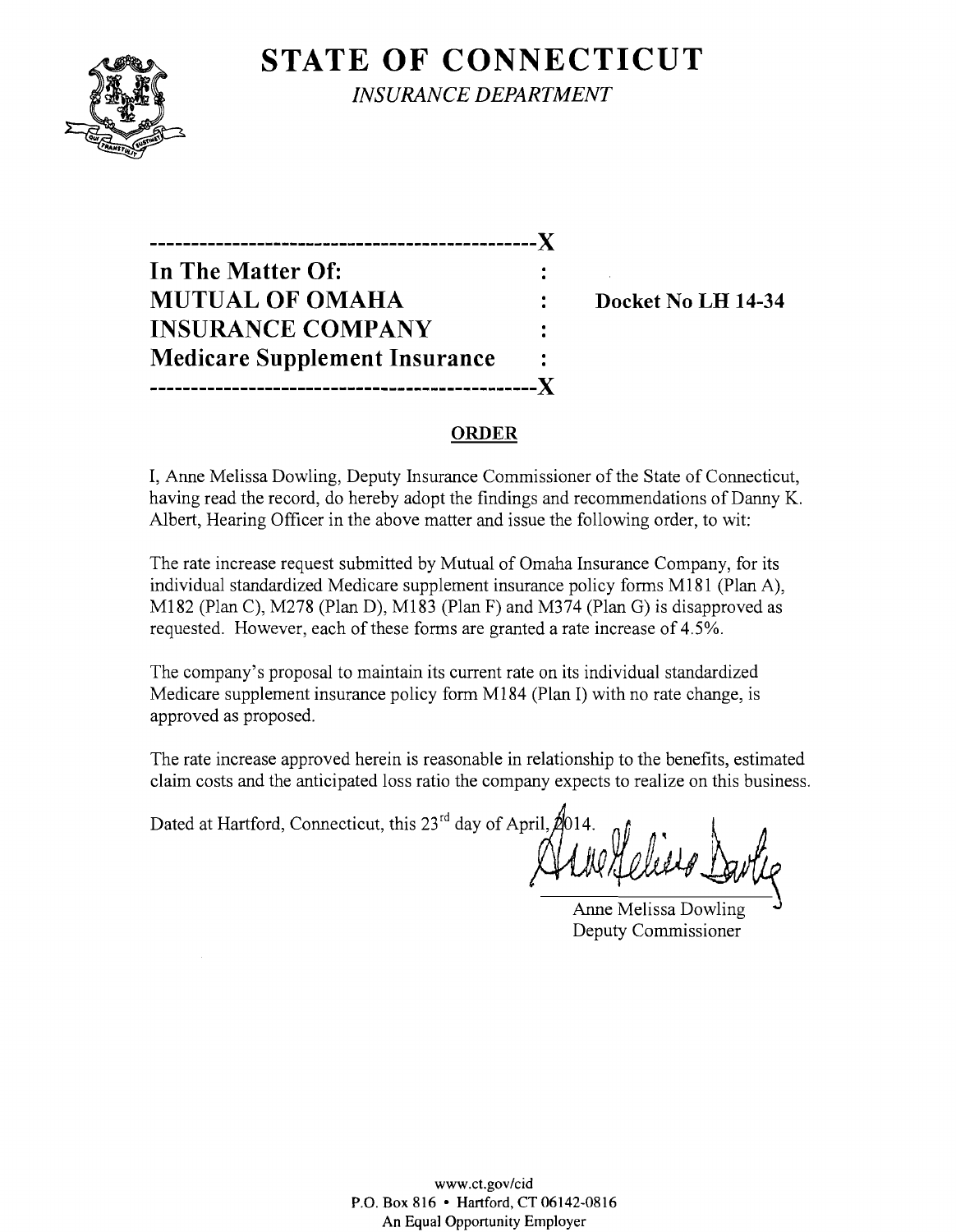# **STATE OF CONNECTICUT**



*INSURANCE DEPARTMENT* 

| In The Matter Of:                    |  |
|--------------------------------------|--|
| <b>MUTUAL OF OMAHA</b>               |  |
| <b>INSURANCE COMPANY</b>             |  |
| <b>Medicare Supplement Insurance</b> |  |
|                                      |  |

**Docket No. LH 14-34** 

### **PROPOSED FINAL DECISION**

## 1. **INTRODUCTION**

The Insurance Commissioner of the State of Connecticut is empowered to review rates charged for individual and group Medicare supplement policies sold to any resident of this State who is eligible for Medicare. The source for this regulatory authority is contained in Chapter 700c and Section 38a-495a of the Connecticut General Statutes.

After due notice a hearing was held at the Insurance Department in Hartford on April 9, 2014 to consider whether or not the rate increase requested by Mutual of Omaha Insurance Company on its individual standardized supplement business should be approved.

No members from the general public attended the hearing.

No company representatives attended the hearing.

The hearing was conducted in accordance with the requirements of Section 38a-474, Connecticut General Statutes, the Uniform Administrative Procedures Act, Chapter 54 of the Connecticut General Statutes, and the Insurance Department Rules of Practice, Section 38a-8-1 et seq. of the Regulations of Connecticut State Agencies.

A Medicare supplement (or Medigap) policy is a private health insurance policy sold on an individual or group basis which provides benefits that are additional to the benefits provided by Medicare. For many years Medicare supplement policies have been highly regulated under both state and federal law to protect the interests of persons eligible for Medicare who depend on these policies to provide additional coverage for the costs of health care.

Effective December 1, 2005, Connecticut amended its program of standardized Medicare supplement policies in accordance with Section 38a-495a of the Connecticut General Statutes, and Sections 38a-495a-l through 38a-495a-21 of the Regulations of Connecticut Agencies. This program, which conforms to federal requirements, provides that all insurers offering Medicare supplement policies for sale in the state must offer the basic "core" package of benefits known as Plan A. Insurers may also offer anyone or more of eleven other plans (Plans B through N).

> www.ct.gov/cid P.O. Box 816 • Hartford, CT 06142-0816 An Equal Opportunity Employer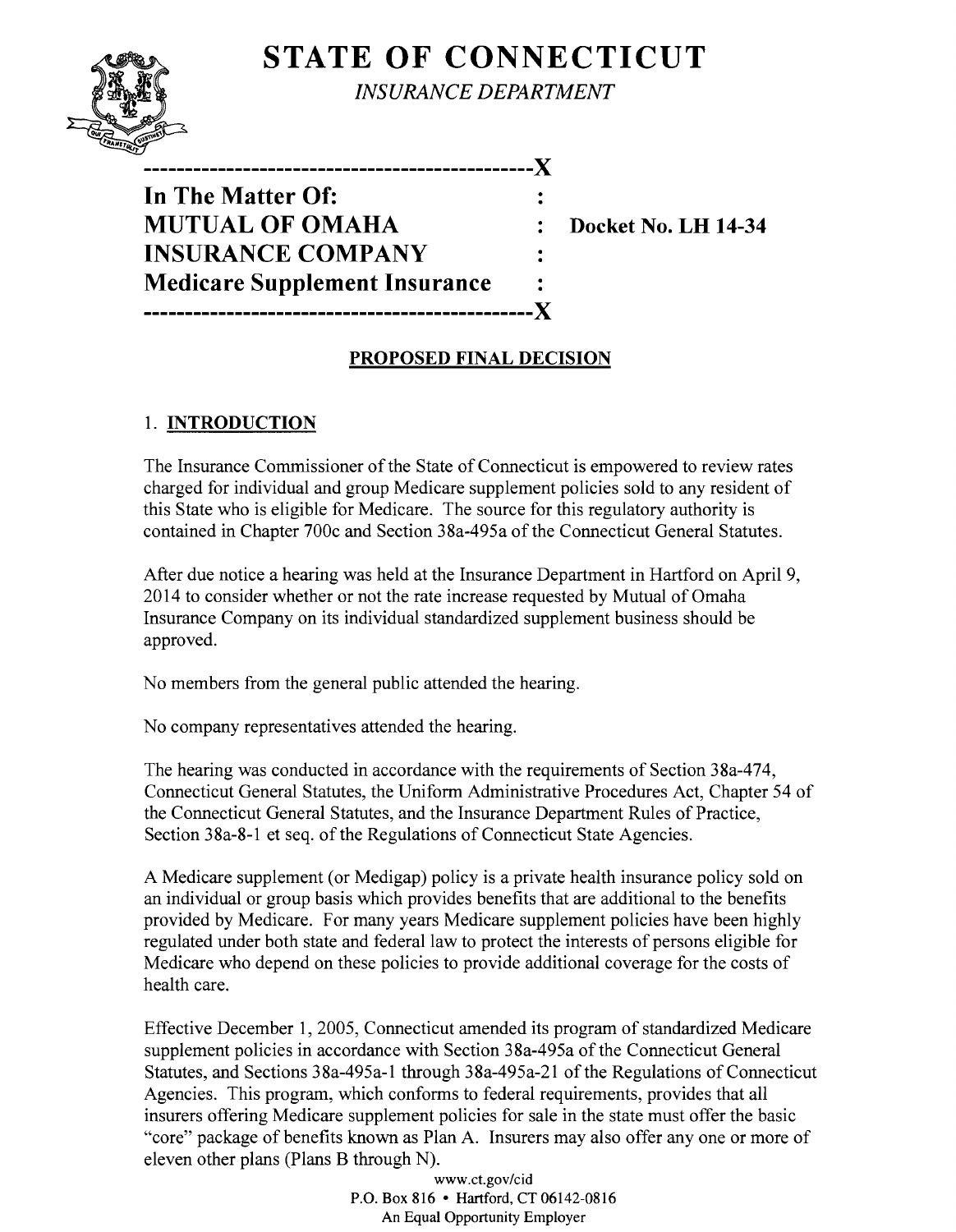Effective January 1, 2006, in accordance with Section 38a-495c of the Connecticut General Statutes (as amended by Public Act 05-20) premiums for all Medicare supplement policies in the state must use community rating. Rates for Plans A through N must be computed without regard to age, gender, previous claims history or the medical condition of any person covered by a Medicare supplement policy or certificate.

The statute provides that coverage under Plan A through N may not be denied on the basis of age, gender, previous claims history or the medical condition of any covered person. Insurers may exclude benefits for losses incurred within six months from the effective date of coverage based on a pre-existing condition.

Effective October 1, 1998, carriers that offer Plan B or Plan C must make these plans as well as Plan A, available to all persons eligible for Medicare by reason of disability.

Insurers must also make the necessary arrangements to receive notice of all claims paid by Medicare for their insureds so that supplemental benefits can be computed and paid without requiring insureds to file claim forms for such benefits. This process of direct notice and automatic claims payment is commonly referred to as "piggybacking" or "crossover".

Sections 38a-495 and 38a-522 of the Connecticut General Statutes, and Section 38a-495a-10 of the Regulations of Connecticut Agencies, state that individual and group Medicare supplement policies must have anticipated loss ratios of 65% and 75%, respectively. Under Sections 38a-495-7 and 38a-495a-10 of the Regulations of Connecticut Agencies, filings for rate increases must demonstrate that actual and expected losses in relation to premiums meet these standards, and anticipated loss ratios for the entire future period for which the requested premiums are calculated to provide coverage must be expected to equal or exceed the appropriate loss ratio standard.

Section 38a-473 of the Connecticut General Statutes provides that no insurer may incorporate in its rates for Medicare supplement policies factors for expenses that exceed 150% of the average expense ratio for that insurer's entire written premium for all lines of health insurance for the previous calendar year.

### II. **FINDING OF FACT**

After reviewing the exhibits entered into the record of this proceeding, and utilizing the experience, technical competence and specialized knowledge of the Insurance Department, the undersigned makes the following findings of fact:

- 1. Mutual of Omaha has requested the approval of a  $6\%$  rate increase for Plans A, C, D, F and G. They have also requested no change to the current rate for Plan 1.
- 2. The following are estimated 9/30/2013 in-force counts in Connecticut and on a nationwide basis: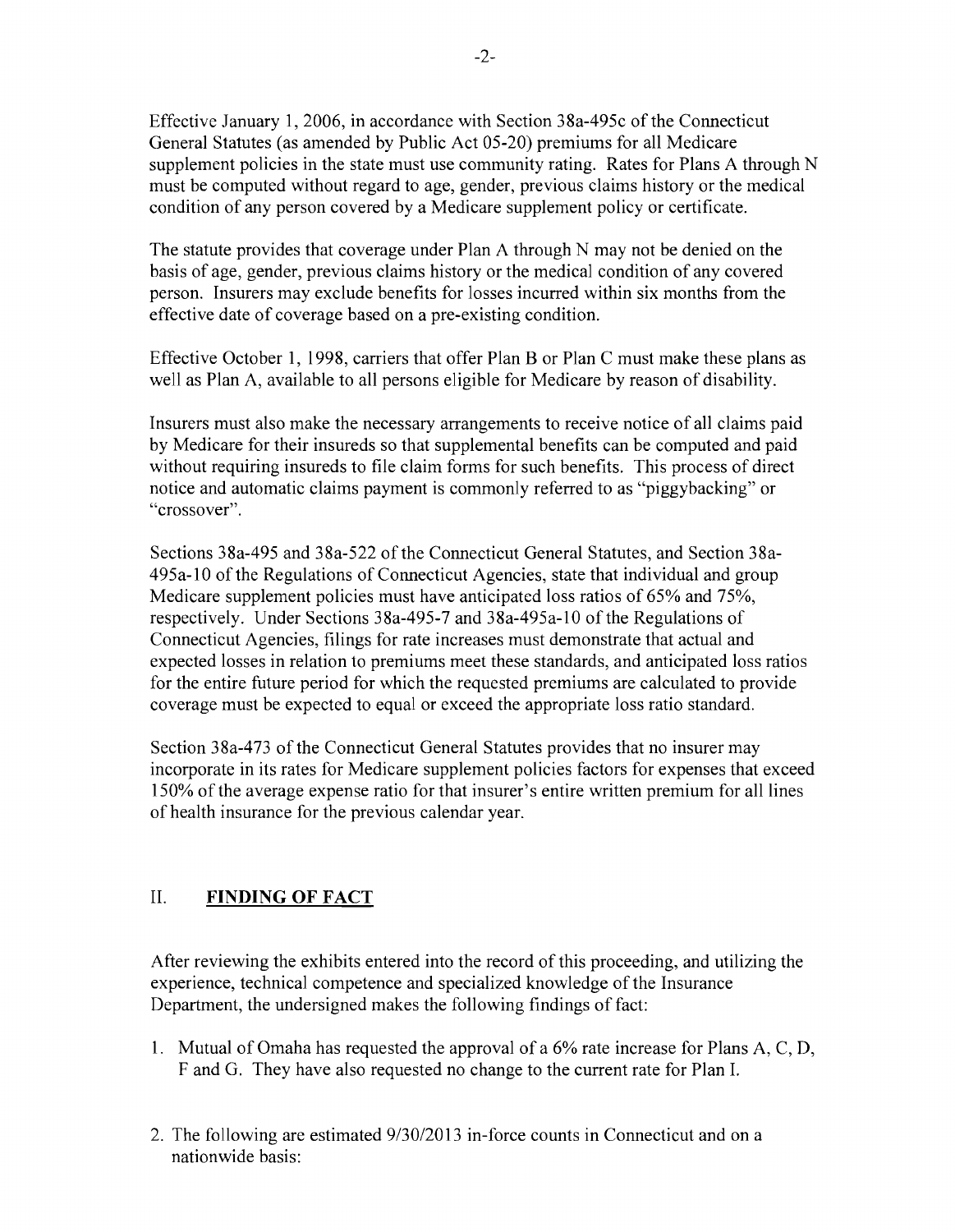| Plan          | Connecticut | Nationwide |
|---------------|-------------|------------|
| A             |             | 1,116      |
| $\mathcal{C}$ | 15          | 4,040      |
| D             | 73          | 5,479      |
| F             | 225         | 57,056     |
| G             | 122         | 8,829      |
|               | 8           | 103        |
| Total         | 443         | 76,623     |

3. The following are the last rate increases approved for these policies with corresponding effective dates:

| Plan         | Increase | <b>Effective Date</b> |
|--------------|----------|-----------------------|
| $\mathbf{A}$ | 10.0%    | 5/1/2012              |
| C            | $6.0\%$  | 5/1/2013              |
| D            | 10.0%    | 5/1/2012              |
| F            | 15.0%    | 5/1/2009              |
| G            | 10.0%    | 5/1/2011              |
|              | 10.0%    | 5/1/2007              |

- 4. The subject policies were agent solicited. This is a closed block of business.
- 5. Mutual of Omaha used the six-month pre-existing condition exclusion clause for all Plans.
- 6. Mutual of Omaha certified that their expense factors are in compliance with section 38a-473, C.G.S.
- 7. Mutual of Omaha has conformed to subsection (e) of section 38a-495c, C.G.S. regarding the automatic processing of Part A and B claims.
- 8. The proposed rates are designed to satisfy the Connecticut regulatory loss ratio of 65%.
- 9. Below are the estimated loss ratios in Connecticut for 2012,2013 and from inceptionto-date:

| Plan         | 2012  | 2013   | Inception-to-date |
|--------------|-------|--------|-------------------|
| $\mathbf{A}$ | 2.0%  | 16.0%  | 138.4%            |
| C            | 80.7% | 124.4% | 77.1%             |
| D            | 55.9% | 61.8%  | 74.8%             |
| F            | 63.2% | 70.3%  | 67.5%             |
| G            | 63.4% | 65.3%  | 94.2%             |
|              | 51.8% | 30.4%  | 62.6%             |
| Total        | 62.1% | 68.8%  | 74.9%             |

11. Below are the estimated loss ratios on a nationwide basis for 2012, 2013 and from inception-to-date: